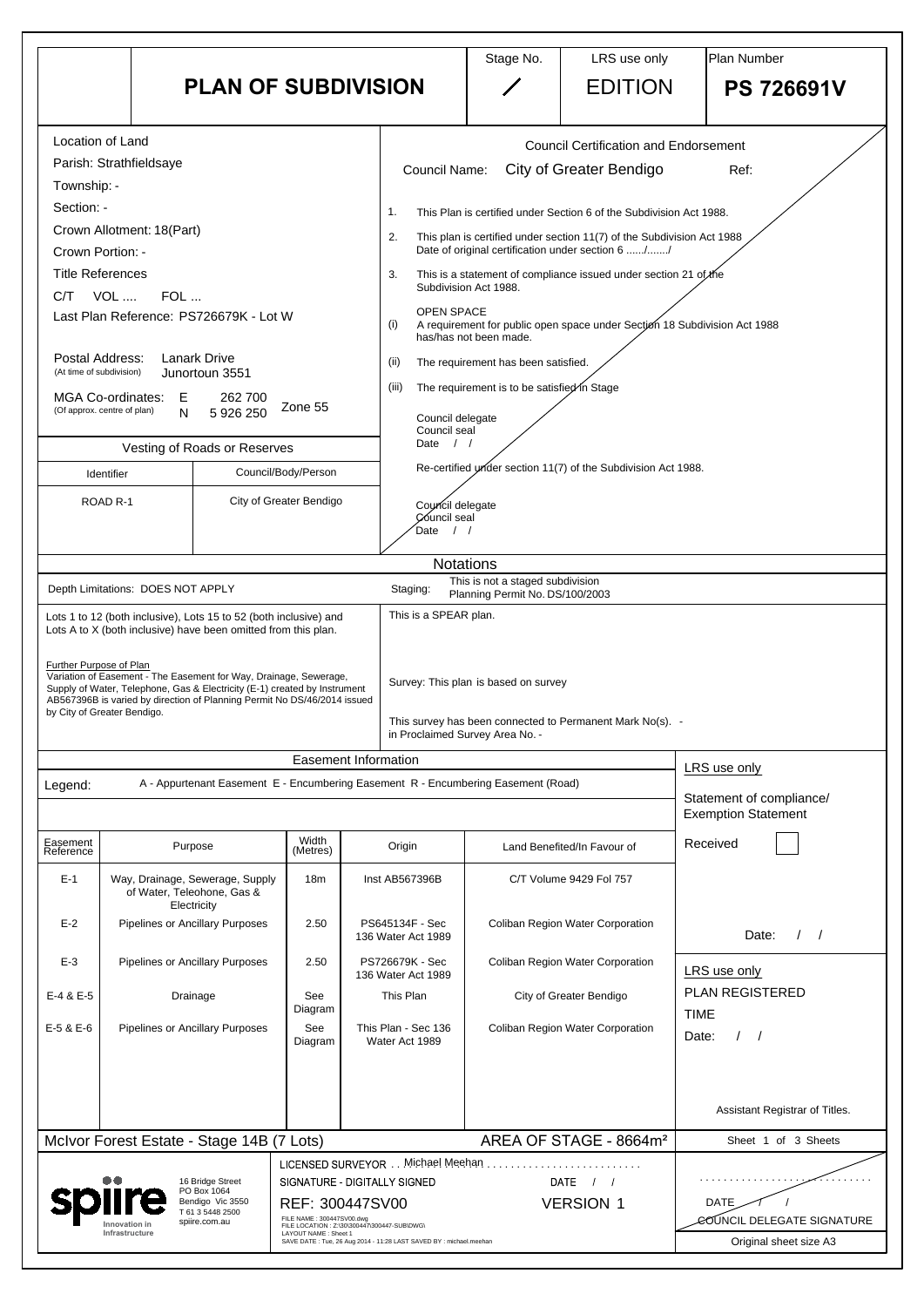

| G  |                                                                                                                                                        |                                                                                          |  |                                                                                                                                                                                                                                                          | ಀೢೢ<br>Q,<br>يج<br>-2970. | 50°02<br>16.26<br>5.37.<br>265°43'<br>562<br>130°02<br>$\frac{20}{187°54}$ | (24.62)<br>277°55'                                                            | G |
|----|--------------------------------------------------------------------------------------------------------------------------------------------------------|------------------------------------------------------------------------------------------|--|----------------------------------------------------------------------------------------------------------------------------------------------------------------------------------------------------------------------------------------------------------|---------------------------|----------------------------------------------------------------------------|-------------------------------------------------------------------------------|---|
|    | $\bullet\bullet$<br><b>Splire</b><br>Innovation in<br>Infrastructure                                                                                   | 16 Bridge Street<br>PO Box 1064<br>Bendigo Vic 3550<br>T 61 3 5448 2500<br>spiire.com.au |  |                                                                                                                                                                                                                                                          | 297031                    | 13.23<br>97°55'20"                                                         | Sheet 2                                                                       |   |
| lн | <b>SCALE</b><br><b>ORIGINAL</b><br>SCALE<br><b>SHEET</b><br>lmum<br><b>SIZE</b><br>20<br>60<br>80<br>20<br>40<br>A3<br>1:2000<br>LENGTHS ARE IN METRES |                                                                                          |  | <b>LICENSED SURVEYOR</b><br>SIGNATURE - DIGITALLY SIGNED<br>REF: 300447SV00<br>FILE NAME: 300447SV00.dwg<br>FILE LOCATION : Z:\30\300447\300447-SUB\DWG\<br>LAYOUT NAME : Sheet 2 P<br>SAVE DATE: Tue, 26 Aug 2014 - 11:28 LAST SAVED BY: michael.meehan | Michael Meehan            | DATE<br><b>VERSION 1</b>                                                   | <b>DATE</b><br>COUNCIL DELEGATE<br><b>SIGNATURE</b><br>Original sheet size A3 | H |
|    |                                                                                                                                                        | $\overline{2}$                                                                           |  |                                                                                                                                                                                                                                                          |                           | 5                                                                          | 6                                                                             |   |